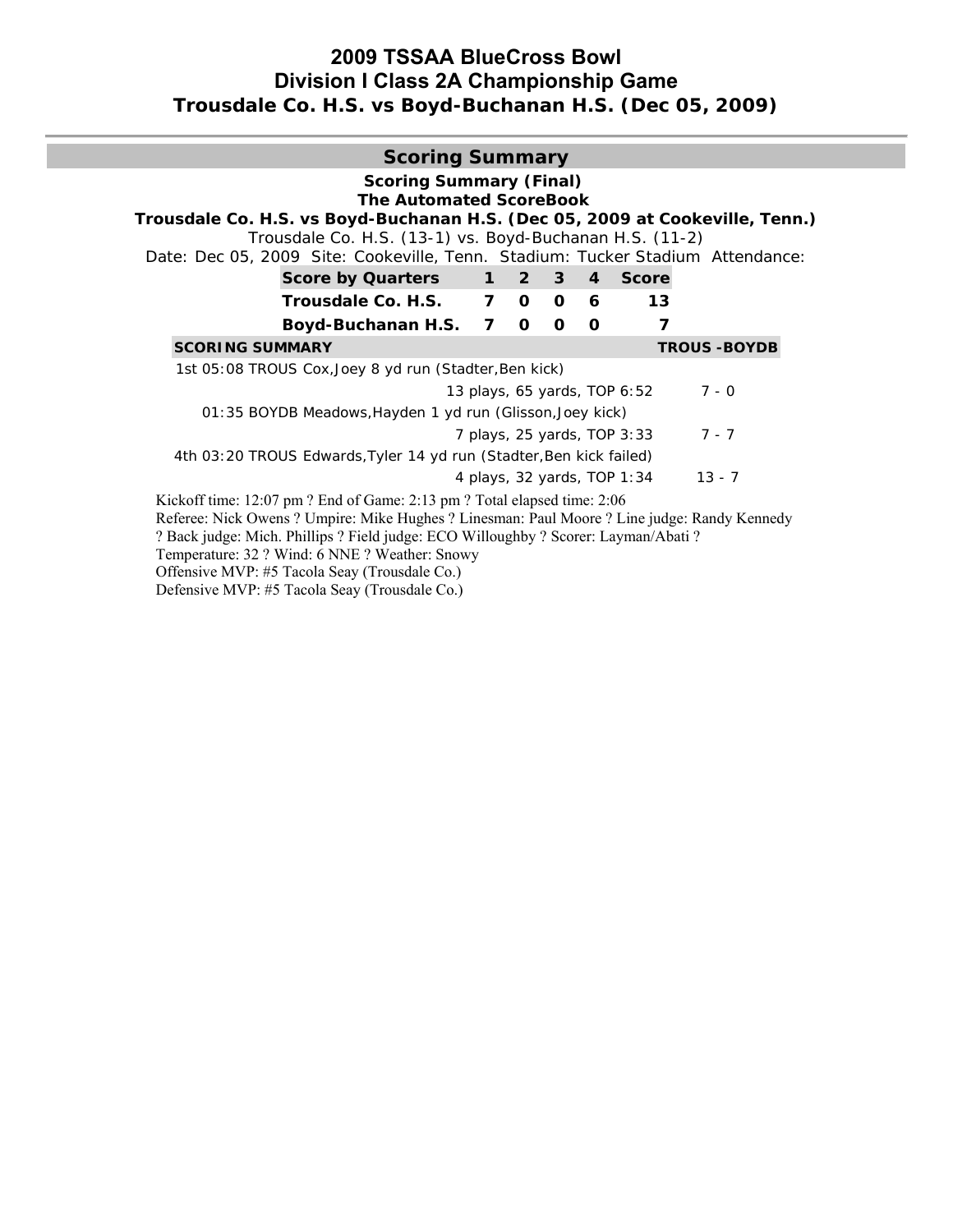# **Team Statistics**

# **Team Statistics (Final)**

**The Automated ScoreBook** 

| Trousdale Co. H.S. vs Boyd-Buchanan H.S. (Dec 05, 2009 at Cookeville, Tenn.) |                    |                        |  |  |
|------------------------------------------------------------------------------|--------------------|------------------------|--|--|
| <b>Team Totals</b>                                                           | <b>TROUS BOYDB</b> |                        |  |  |
| <b>FIRST DOWNS</b>                                                           | 16                 | 6                      |  |  |
| Rushing                                                                      | 14                 | 3                      |  |  |
| Passing                                                                      | 1                  | 3                      |  |  |
| Penalty                                                                      | $\mathbf{1}$       | $\mathsf{O}$           |  |  |
| <b>NET YARDS RUSHING</b>                                                     | 241                | 41                     |  |  |
| <b>Rushing Attempts</b>                                                      | 59                 | 30                     |  |  |
| Average Per Rush                                                             | 4.1                | 1.4                    |  |  |
| Rushing Touchdowns                                                           | $\overline{2}$     | $\mathbf{1}$           |  |  |
| Yards Gained Rushing                                                         | 247                | 64                     |  |  |
| Yards Lost Rushing                                                           | 6                  | 23                     |  |  |
| <b>NET YARDS PASSING</b>                                                     | 34                 | 58                     |  |  |
| Completions-Attempts-Int                                                     |                    | $1 - 4 - 3 6 - 11 - 1$ |  |  |
| Average Per Attempt                                                          | 8.5                | 5.3                    |  |  |
| Average Per Completion                                                       | 34.0               | 9.7                    |  |  |
| Passing Touchdowns                                                           | 0                  | $\mathbf 0$            |  |  |
| <b>TOTAL OFFENSE YARDS</b>                                                   | 275                | 99                     |  |  |
| Total offense plays                                                          | 63                 | 41                     |  |  |
| Average Gain Per Play                                                        | 4.4                | 2.4                    |  |  |
| <b>Fumbles: Number-Lost</b>                                                  | $1 - 1$            | $0-0$                  |  |  |
| Penalties: Number-Yards                                                      | $4 - 35$           | $2 - 21$               |  |  |
| <b>PUNTS-YARDS</b>                                                           | $0-0$              | 5-159                  |  |  |
| Average Yards Per Punt                                                       | 0.0                | 31.8                   |  |  |
| Net Yards Per Punt                                                           | 0.0                | 27.8                   |  |  |
| Inside 20                                                                    | 0                  | $\mathbf{1}$           |  |  |
| 50+ Yards                                                                    | 0                  | 0                      |  |  |
| Touchbacks                                                                   | 0                  | $\mathbf{1}$           |  |  |
| Fair catch                                                                   | 0                  | $\mathbf{1}$           |  |  |
| <b>KICKOFFS-YARDS</b>                                                        | $3 - 94$           | $2 - 94$               |  |  |
| Average Yards Per Kickoff                                                    | 31.3               | 47.0                   |  |  |
| Net Yards Per Kickoff                                                        | 16.7               | 26.0                   |  |  |
| Touchbacks                                                                   | 0                  | 0                      |  |  |
| Punt returns: Number-Yards-TD                                                | $0 - 0 - 0$        | $0 - 0 - 0$            |  |  |
| Average Per Return                                                           | 0.0                | 0.0                    |  |  |
| Kickoff returns: Number-Yds-TD                                               |                    | 2-42-0 3-44-0          |  |  |
| Average Per Return                                                           | 21.0               | 14.7                   |  |  |
| <b>Interceptions: Number-Yds-TD</b>                                          | $1 - 18 - 0$       | $3 - 1 - 0$            |  |  |
| <b>Fumble Returns: Number-Yds-TD</b>                                         | $0 - 0 - 0$        | $0 - 0 - 0$            |  |  |
| <b>Miscellaneous Yards</b>                                                   | 0                  | 0                      |  |  |
| <b>Possession Time</b>                                                       | 30:09              | 17:51                  |  |  |
| 1st Quarter                                                                  | 7:43               | 4:17                   |  |  |
| 2nd Quarter                                                                  | 7:02               | 4:58                   |  |  |
| 3rd Quarter                                                                  | 6:51               | 5:09                   |  |  |
| 4th Quarter                                                                  | 8:33               | 3:27                   |  |  |
| <b>Third-Down Conversions</b>                                                |                    | 5 of 13 2 of 11        |  |  |
| <b>Fourth-Down Conversions</b>                                               | 3 of 5             | $2$ of $3$             |  |  |
| <b>Red-Zone Scores-Chances</b>                                               | $2 - 4$            | $1 - 1$                |  |  |
| Sacks By: Number-Yards                                                       | $3 - 16$           | $0-0$                  |  |  |
| <b>PAT Kicks</b>                                                             | $1 - 2$            | $1 - 1$                |  |  |
| <b>Field Goals</b>                                                           | $0-0$              | $0-0$                  |  |  |
|                                                                              |                    |                        |  |  |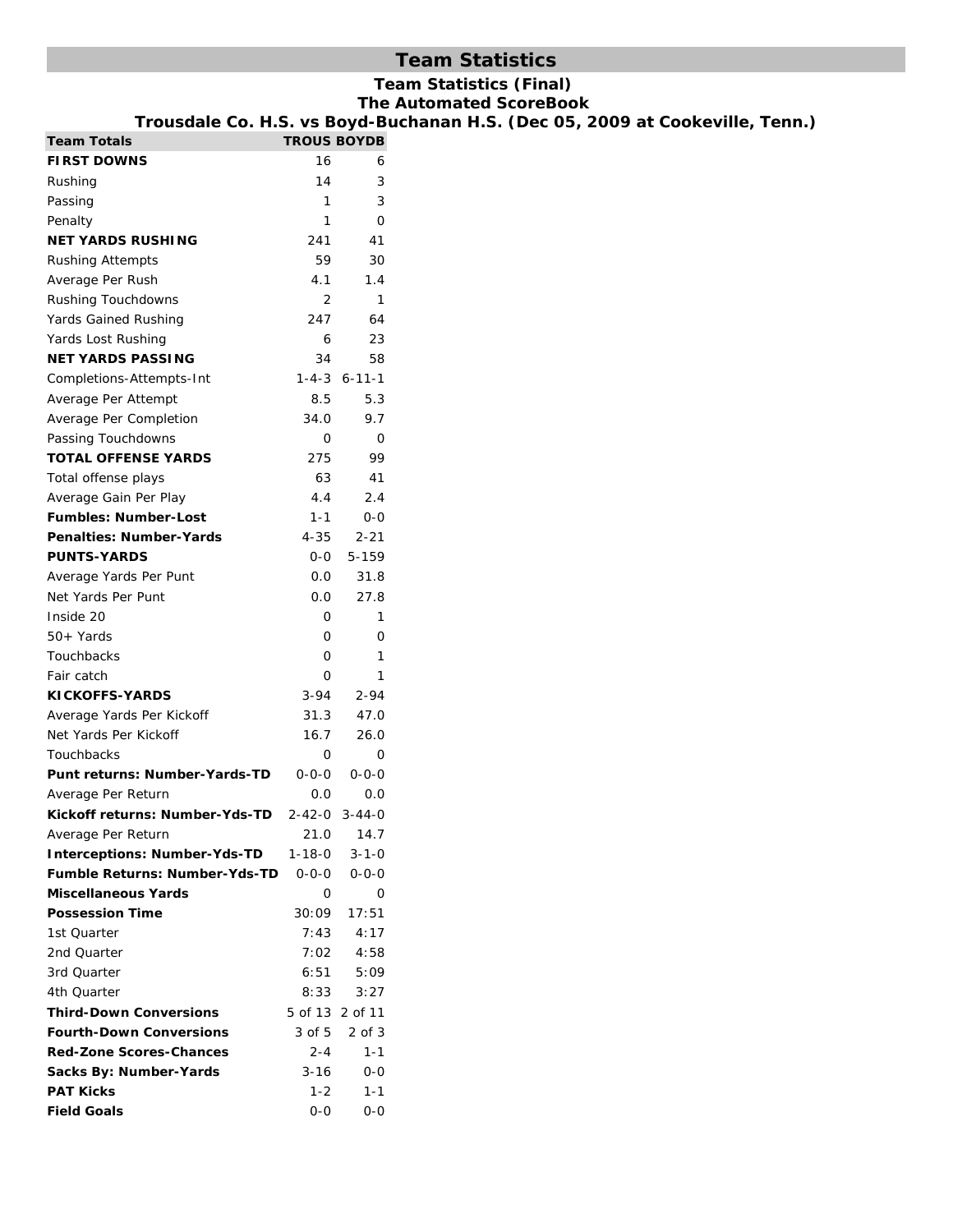# **Individual Statistics**

#### **Individual Statistics (Final) The Automated ScoreBook**

**Trousdale Co. H.S. vs Boyd-Buchanan H.S. (Dec 05, 2009 at Cookeville, Tenn.)**

|                 |    | Trousdale Co. H.S.           |               |       |   |          |        |
|-----------------|----|------------------------------|---------------|-------|---|----------|--------|
| <b>RUSHING</b>  |    | No. Gain Loss Net TD Lg Avg. |               |       |   |          |        |
| Seay, Tacola    | 29 | 136                          |               | 0 136 |   | O 17     | 4.7    |
| Edwards, Tyler  | 13 | 51                           | 3             | 48    |   | 1 14     | 3.7    |
| Cox, Joey       | 8  | 45                           | O             | 45    |   | 1 13     | 5.6    |
| Payne, Josh     | 1  | 8                            | 0             | 8     | O | 8        | 8.0    |
| Brown, Craig    | 4  | 7                            | 1             | 6     | 0 | 4        | 1.5    |
| Harper, Jordan  | 1  | O                            | 0             | 0     | 0 | 0        | 0.O    |
| Young, Dillon   | 2  | O                            | 0             | O     | Ω | 0        | 0.O    |
| <b>TEAM</b>     | 1  | O                            | $\mathcal{P}$ | $-2$  | O | $\Omega$ | $-2.0$ |
| Totals          | 59 | 247                          |               | 6.241 |   | 2 1 7    | 4.1    |
| <b>DACCINIC</b> |    | Cmn Att Int Vdc TD Long Sook |               |       |   |          |        |

|               | PASSING CMP-Att-Int YOS ID LONG SACK |    |           |                  |              |
|---------------|--------------------------------------|----|-----------|------------------|--------------|
| Young, Dillon | $1 - 3 - 2$                          |    | 34 O      | -34              | O            |
| Brown, Craig  | $0 - 1 - 1$                          |    | റ റ       | $\left( \right)$ | $\Omega$     |
| Totals        | $1 - 4 - 3$                          | 34 | <u>__</u> | .34              | $\mathbf{O}$ |

| <b>RECEIVING No. Yds TD Lg</b> |  |           |
|--------------------------------|--|-----------|
| Cox, Joey                      |  | 1 34 0 34 |
| Totals                         |  | 1 34 0 34 |

| Totals | $0 \t 0 \t 0.0$ | $\overline{0}$ 0 |  |
|--------|-----------------|------------------|--|
|        |                 |                  |  |

|                                           |  |          |  |  |  | Punts Kickoffs Intercept |  |                   |  |
|-------------------------------------------|--|----------|--|--|--|--------------------------|--|-------------------|--|
| ALL RETURNS No Yds Lg No Yds Lg No Yds Lg |  |          |  |  |  |                          |  |                   |  |
| Brown, Craig 0 0 0 1 24 24 0 0 0          |  |          |  |  |  |                          |  |                   |  |
| Edwards, Tyler 0 0 0 1 18 18 0 0 0        |  |          |  |  |  |                          |  |                   |  |
| Seay, Tacola                              |  | $\Omega$ |  |  |  |                          |  | 0 0 0 0 0 1 18 18 |  |
| Totals                                    |  |          |  |  |  |                          |  | 0 2 42 24 1 18 18 |  |

| ALL PURPOSE Rush Rcv KR PR IR Total |     |    |          |          |      |     |
|-------------------------------------|-----|----|----------|----------|------|-----|
| Seay, Tacola                        | 136 | O  | O        |          | 0 18 | 154 |
| Cox, Joey                           | 45  | 34 | $\Omega$ | O        | - റ  | 79  |
| Edwards, Tyler                      | 48  |    | 018      | O        | ∩    | 66  |
| Brown, Craig                        | 6.  |    | O 24     | $\Omega$ | - റ  | 30  |
| Payne, Josh                         | 8   | O  | ∩        | O        | - 0  | 8   |
| <b>TEAM</b>                         | -2  | O  | O        | O        | O    | -2  |
| Totals                              | 241 |    | 34 42    |          | 0 18 | 335 |

#### **FIELD GOAL ATTEMPTS FIELD GOAL ATTEMPTS**

#### **KICKOFFS No. Yds TB OB Avg.**

Stadter,Ben 3 94 0 0 31.3

**FUMBLES:** Trousdale Co. H.S.-Brown,Craig 1-1. Boyd-Buchanan H.S.-None.

| Boyd-Buchanan H.S. |
|--------------------|
|--------------------|

| <b>RUSHING</b>  |              |          |          |                 |          | No. Gain Loss Net TD Lg Avg. |
|-----------------|--------------|----------|----------|-----------------|----------|------------------------------|
| Beasley, Ben    | 14           | 27       |          | 4 23            |          | 0, 6, 1.6                    |
| Crowe, Andrew   | 11           | 27       |          | 16 11           |          | 0, 12, 1.0                   |
| Ferguson, Trey  |              | 1 7      | 0        | $7\overline{ }$ | $\Omega$ | 77.0                         |
| Meadows, Hayden | 2            | 3        | $\Omega$ |                 |          | 3 1 2 1.5                    |
| TEAM            | $\mathbf{1}$ | $\Omega$ |          |                 |          | $1 -1 0 0 -1.0$              |
| Reed, Chase     | $\mathbf{1}$ | 0        |          |                 |          | $2 -2 0 0 -2.0$              |
| Totals          | 30.          | 64       |          |                 |          | 23 41 1 12 1.4               |

| <b>PASSING</b> | Cmp-Att-Int Yds TD Long Sack |      |    |     |
|----------------|------------------------------|------|----|-----|
| Crowe, Andrew  | 6-11-1                       | 58 O | 14 | - 3 |
| Totals         | $6 - 11 - 1$                 | 58 O | 14 | -3  |

| <b>RECEIVING</b> | No. Yds TD Lg |
|------------------|---------------|
|------------------|---------------|

| Beasley, Ben   |   | 2, 24, 0, 13 |  |
|----------------|---|--------------|--|
| Shull, Taylor  |   | 2 17 0 14    |  |
| Crowe, Matthew |   | 1 12 0 12    |  |
| Glisson, Joey  | 1 | 5 0 5        |  |
| Totals         |   | 6 58 0 14    |  |
|                |   |              |  |

| PUNTING       |  | No. Yds Avg Long In20 TB |     |
|---------------|--|--------------------------|-----|
| Tallen.Andrew |  | 5 159 31.8 35            | 1 1 |
| Totals…       |  | 5 159 31.8 35            | 1 1 |

|                                           |          |  |                   | Punts Kickoffs Intercept       |       |                   |        |             |
|-------------------------------------------|----------|--|-------------------|--------------------------------|-------|-------------------|--------|-------------|
| ALL RETURNS No Yds Lg No Yds Lg No Yds Lg |          |  |                   |                                |       |                   |        |             |
| Shull, Taylor                             | 0        |  |                   | 0 0 1 38 38 1                  |       |                   |        | - 0         |
| Kensler,Ross                              | $\Omega$ |  | 0 0 1             |                                |       | $0\quad 0\quad 0$ |        | n n         |
| Babb,Clint                                | $\Omega$ |  | $0\quad 0\quad 0$ |                                | 0 0 1 |                   | O.     | - 0         |
| Ferguson, Trey                            | 0        |  |                   | 0 0 1 6 6 1                    |       |                   | $-1$ 1 |             |
| Totals…                                   | O.       |  |                   | 0 0 3 44 38 3                  |       |                   |        | $1 \quad 1$ |
| ALL PURPOSE                               |          |  |                   | <b>Rush Rcv KR PR IR Total</b> |       |                   |        |             |

| Shull, Taylor   | O  |     | 1738 | O | Ω | 55                |
|-----------------|----|-----|------|---|---|-------------------|
| Beasley, Ben    | 23 | 24  | Ω    | O | O | 47                |
| Ferguson, Trey  |    | O   | 6    | O | 1 | 14                |
| Crowe, Matthew  | Ω  | 12  | O    | ი | O | $12 \overline{ }$ |
| Crowe, Andrew   | 11 | Ω   | O    | O | Ω | 11                |
| Glisson, Joey   | Ω  | 5   | O    | O | O | 5                 |
| Meadows, Hayden | 3  | Ω   | O    | O | O | 3                 |
| <b>TEAM</b>     | -1 | O   | O    | ი | O | -1                |
| Reed, Chase     | -2 | Ω   | Ω    | O | O | $-2$              |
| Totals          | 41 | 58. | 44   | Ω | 1 | 144               |
|                 |    |     |      |   |   |                   |

| KICKOFFS No. Yds TB OB Avg. |  |  |  |  |  |
|-----------------------------|--|--|--|--|--|
|-----------------------------|--|--|--|--|--|

|  | Glisson, Joey |  |  |  |  | 2 94 0 0 47.0 |
|--|---------------|--|--|--|--|---------------|
|--|---------------|--|--|--|--|---------------|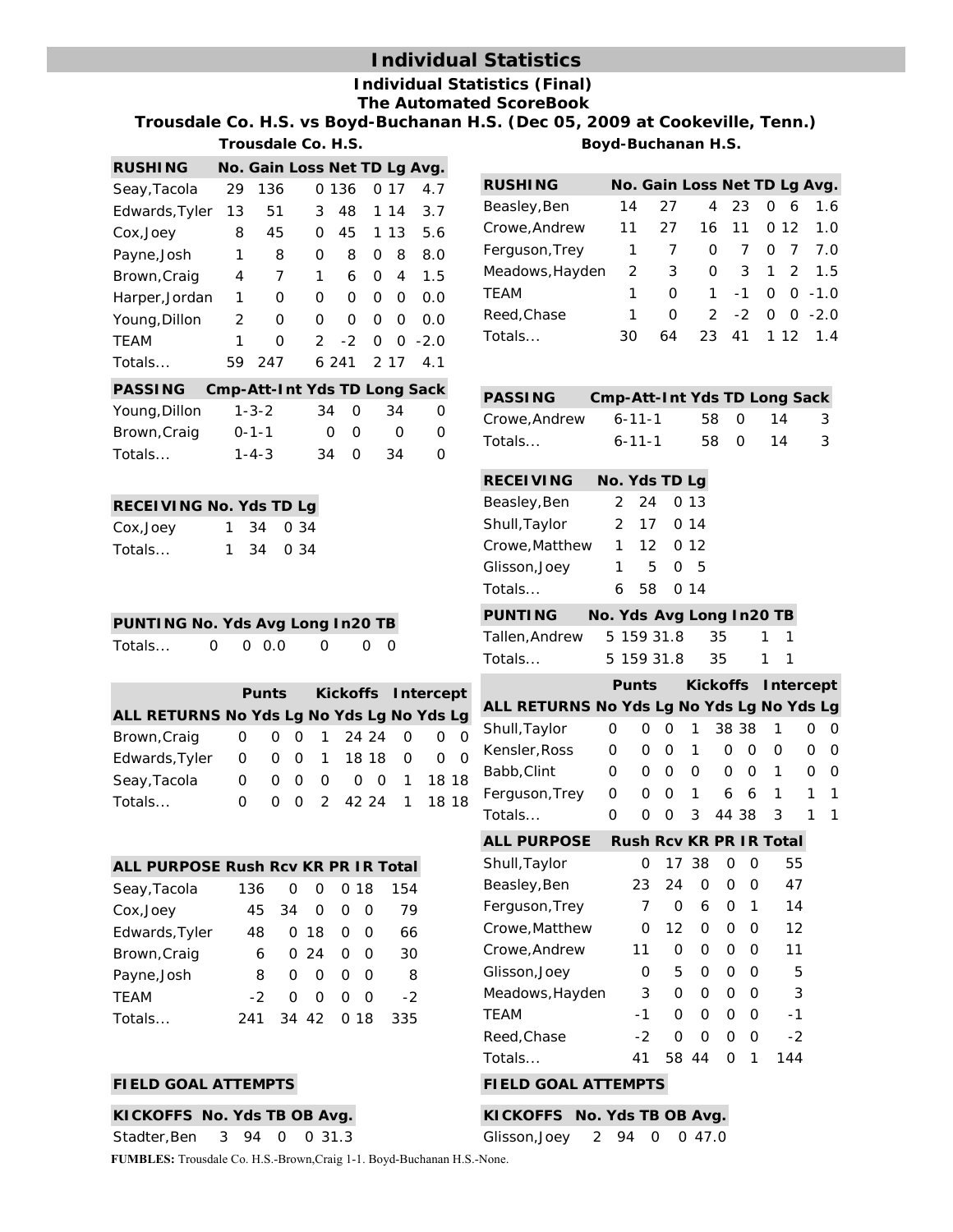# **Drive Chart**

|                                            |                      |     |                         |                |                         |                    | <b>Drive Chart (Final)</b><br><b>The Automated ScoreBook</b>                 |                      |       |  |  |  |
|--------------------------------------------|----------------------|-----|-------------------------|----------------|-------------------------|--------------------|------------------------------------------------------------------------------|----------------------|-------|--|--|--|
|                                            |                      |     |                         |                |                         |                    | Trousdale Co. H.S. vs Boyd-Buchanan H.S. (Dec 05, 2009 at Cookeville, Tenn.) |                      |       |  |  |  |
|                                            | <b>Drive Started</b> |     |                         |                |                         | <b>Drive Ended</b> |                                                                              | Consumed             |       |  |  |  |
| Team Otr Spot Time Obtained                |                      |     |                         |                | Spot Time               |                    | <b>How Lost</b>                                                              | <b>PI-Yds TOP RZ</b> |       |  |  |  |
| TROUS 1st T35                              | 12:00 Kickoff        |     |                         |                |                         |                    | B00 05:08 * TOUCHDOWN 13-65 6:52 #                                           |                      |       |  |  |  |
| TROUS 1st T33                              | 01:35 Kickoff        |     |                         | T40            | 00:44                   | Fumble             |                                                                              | $2 - 7$              | 0:51  |  |  |  |
| TROUS 2nd T01                              | 09:25 Punt           |     |                         | <b>B11</b>     | 02:48                   | Downs              |                                                                              | $12 - 88$ 6:37 #     |       |  |  |  |
| TROUS 2nd B22 01:03 Interception B31       |                      |     |                         |                | 00:38                   |                    | Interception                                                                 | $2 - -9$ 0:25        |       |  |  |  |
| TROUS 3rd T40                              | 12:00 Possession     |     |                         | T40            | 12:00                   | Kickoff            |                                                                              | $0-0$                | 0:00  |  |  |  |
| TROUS 3rd T33                              | 10:26 Punt           |     |                         | T36            | 09:10                   |                    | Interception                                                                 | $3 - 3$              | 1:16  |  |  |  |
| TROUS 3rd T20                              | 07:26 Punt           |     |                         |                | B34 02:10               |                    | Interception                                                                 | 10-46 5:16           |       |  |  |  |
| TROUS 3rd B37                              | 00:19 Punt           |     |                         | <b>B01</b>     | 06:46                   | Downs              |                                                                              | $12 - 36$ 5:33 #     |       |  |  |  |
| TROUS 4th B32 04:54 Punt                   |                      |     |                         | B <sub>0</sub> |                         |                    | 03:20 * TOUCHDOWN                                                            | 4-32 $1:34 \#$       |       |  |  |  |
| TROUS 4th T39                              | 01:45 Downs          |     |                         | T46            | 00:00                   |                    | End of half                                                                  | $5 - 7$              | 1:45  |  |  |  |
| BOYDB 1st B40                              | 12:00 Possession     |     |                         | <b>B40</b>     | 12:00                   | Kickoff            |                                                                              | $0-0$                | 0:00  |  |  |  |
| BOYDB 1st T25                              | 05:08 Kickoff        |     |                         | T <sub>0</sub> |                         |                    | 01:35 * TOUCHDOWN                                                            | $7 - 25$             | 3:33# |  |  |  |
| BOYDB 1st T40                              | 00:44 Fumble         |     |                         | T35            | 09:25                   | Punt               |                                                                              | $7 - 5$              | 3:19  |  |  |  |
| BOYDB 2nd B11                              | 02:48 Downs          |     |                         |                | B34 01:03               |                    | Interception                                                                 | $5 - 23$             | 1:45  |  |  |  |
| BOYDB 2nd B05 00:38 Interception B05       |                      |     |                         |                | 00:00                   |                    | End of half                                                                  | $3 - 0$              | 0:38  |  |  |  |
| BOYDB 3rd B29 12:00 Kickoff                |                      |     |                         | <b>B33</b>     | 10:26                   | Punt               |                                                                              | $3 - 4$              | 1:34  |  |  |  |
| BOYDB 3rd B50 09:10 Interception T35       |                      |     |                         |                | 07:26                   | Punt               |                                                                              | $5 - 15$             | 1:44  |  |  |  |
| BOYDB 3rd B06 02:10 Interception B06 00:19 |                      |     |                         |                |                         | Punt               |                                                                              | $3 - 0$              | 1:51  |  |  |  |
| BOYDB 4th B01 06:46 Downs                  |                      |     |                         |                | B07 04:54               | Punt               |                                                                              | $3 - 6$              | 1:52  |  |  |  |
| BOYDB 4th B46 03:20 Kickoff                |                      |     |                         | T39            | 01:45                   | Downs              |                                                                              | $5 - 15$             | 1:35  |  |  |  |
|                                            |                      | 1st | 2 <sub>nd</sub>         | 3rd            | 4th                     | 1st                | 2 <sub>nd</sub>                                                              |                      |       |  |  |  |
| Trousdale Co. H.S.                         |                      | Qtr | <b>Qtr</b>              | Qtr            | Qtr                     | <b>Half</b>        | Half                                                                         | Total                |       |  |  |  |
| Time of possession                         |                      |     | 07:43 07:02 06:51 08:33 |                |                         |                    | 14:45 15:24 30:09                                                            |                      |       |  |  |  |
| 3rd Down Conversions                       |                      | 2/3 | 2/3                     | 1/3            | 0/4                     | 4/6                | 1/7                                                                          | 5/13                 |       |  |  |  |
| Average field position                     |                      | T34 | T39                     | T38            | B47                     | T36                | T44                                                                          | T41                  |       |  |  |  |
| 4th Down Conversions                       |                      | 1/1 | 0/1                     | 1/1            | 1/2                     | 1/2                | 2/3                                                                          | 3/5                  |       |  |  |  |
|                                            |                      | 1st | 2 <sub>nd</sub>         | 3rd            | 4th                     | 1st                | 2 <sub>nd</sub>                                                              |                      |       |  |  |  |
| Boyd-Buchanan H.S. Otr                     |                      |     | Qtr                     | Qtr            | Qtr                     | Half               | Half                                                                         | Total                |       |  |  |  |
| Time of possession                         |                      |     |                         |                | 04:17 04:58 05:09 03:27 |                    | 09:15 08:36                                                                  | 17:51                |       |  |  |  |
| 3rd Down Conversions                       |                      | 1/2 | 1/4                     | 0/3            | 0/2                     | 2/6                | 0/5                                                                          | 2/11                 |       |  |  |  |
| Average field position                     |                      | T33 | <b>B08</b>              | <b>B28</b>     | B <sub>23</sub>         | B37                | <b>B26</b>                                                                   | <b>B31</b>           |       |  |  |  |
| 4th Down Conversions                       |                      | 1/1 | 1/1                     | 0/0            | 0/1                     | 2/2                | 0/1                                                                          | 2/3                  |       |  |  |  |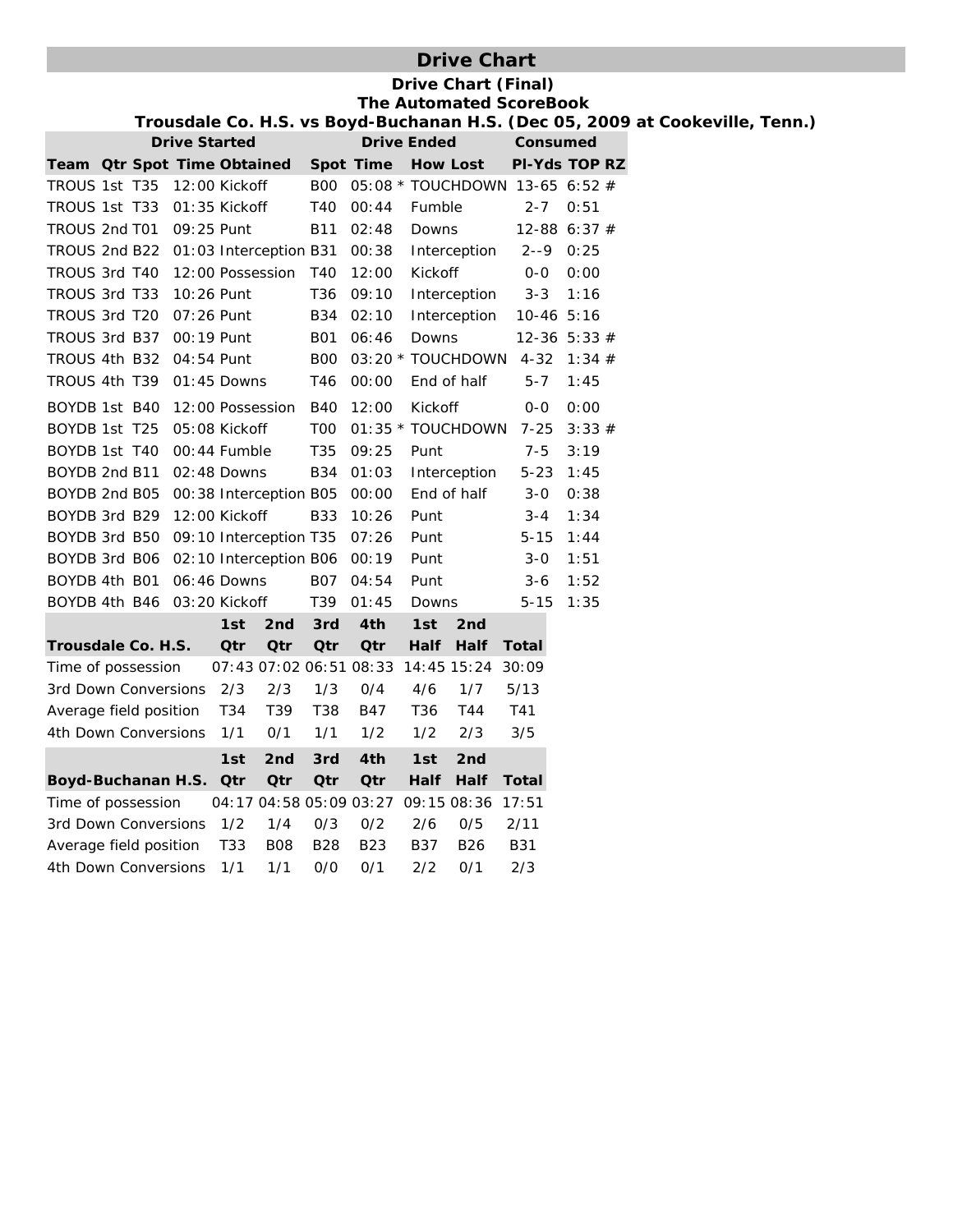|               |  |                      | Drive Chart (By Quarter)    |                 |           |                         |                  |       |  |
|---------------|--|----------------------|-----------------------------|-----------------|-----------|-------------------------|------------------|-------|--|
|               |  | <b>Drive Started</b> |                             |                 |           | <b>Drive Ended</b>      | Consumed         |       |  |
|               |  |                      | Team Otr Spot Time Obtained |                 | Spot Time | <b>How Lost</b>         | PI-Yds TOP RZ    |       |  |
| BOYDB 1st B40 |  |                      | 12:00 Possession            | <b>B40</b>      | 12:00     | Kickoff                 | $0 - 0$          | 0:00  |  |
| TROUS 1st T35 |  |                      | 12:00 Kickoff               | <b>B00</b>      |           | 05:08 * TOUCHDOWN 13-65 |                  | 6:52# |  |
| BOYDB 1st T25 |  |                      | 05:08 Kickoff               | T <sub>00</sub> |           | 01:35 * TOUCHDOWN       | $7 - 25$         | 3:33# |  |
| TROUS 1st T33 |  |                      | $01:35$ Kickoff             | T <sub>40</sub> | 00:44     | Fumble                  | $2 - 7$          | 0:51  |  |
| BOYDB 1st T40 |  |                      | $00:44$ Fumble              | T <sub>35</sub> | 09:25     | Punt                    | $7 - 5$          | 3:19  |  |
| TROUS 2nd T01 |  | 09:25 Punt           |                             | <b>B11</b>      | 02:48     | Downs                   | 12-88            | 6:37# |  |
| BOYDB 2nd B11 |  |                      | $02:48$ Downs               | <b>B34</b>      | 01:03     | Interception            | $5 - 23$         | 1:45  |  |
| TROUS 2nd B22 |  |                      | 01:03 Interception B31      |                 | 00:38     | Interception            | $2 - -9$         | 0:25  |  |
| BOYDB 2nd B05 |  |                      | 00:38 Interception B05      |                 | 00:00     | End of half             | $3 - 0$          | 0:38  |  |
| TROUS 3rd T40 |  |                      | 12:00 Possession            | T40             | 12:00     | Kickoff                 | $O-O$            | 0:00  |  |
| BOYDB 3rd B29 |  |                      | $12:00$ Kickoff             | <b>B33</b>      | 10:26     | Punt                    | $3 - 4$          | 1:34  |  |
| TROUS 3rd T33 |  | 10:26 Punt           |                             | T <sub>36</sub> | 09:10     | Interception            | $3 - 3$          | 1:16  |  |
| BOYDB 3rd B50 |  |                      | 09:10 Interception T35      |                 | 07:26     | Punt                    | $5 - 15$         | 1:44  |  |
| TROUS 3rd T20 |  | $07:26$ Punt         |                             | <b>B34</b>      | 02:10     | Interception            | $10-46$ 5:16     |       |  |
| BOYDB 3rd B06 |  |                      | 02:10 Interception B06      |                 | 00:19     | Punt                    | $3 - 0$          | 1:51  |  |
| TROUS 3rd B37 |  | 00:19 Punt           |                             | <b>B01</b>      | 06:46     | Downs                   | $12 - 36$ 5:33 # |       |  |
| BOYDB 4th B01 |  |                      | 06:46 Downs                 | <b>B07</b>      | 04:54     | Punt                    | $3-6$            | 1:52  |  |
| TROUS 4th B32 |  | 04:54 Punt           |                             | <b>BOO</b>      |           | 03:20 * TOUCHDOWN       | $4 - 32$         | 1:34# |  |
| BOYDB 4th B46 |  |                      | $03:20$ Kickoff             | T <sub>39</sub> | 01:45     | Downs                   | $5 - 15$         | 1:35  |  |
| TROUS 4th T39 |  |                      | $01:45$ Downs               | T46             | 00:00     | End of half             | $5 - 7$          | 1:45  |  |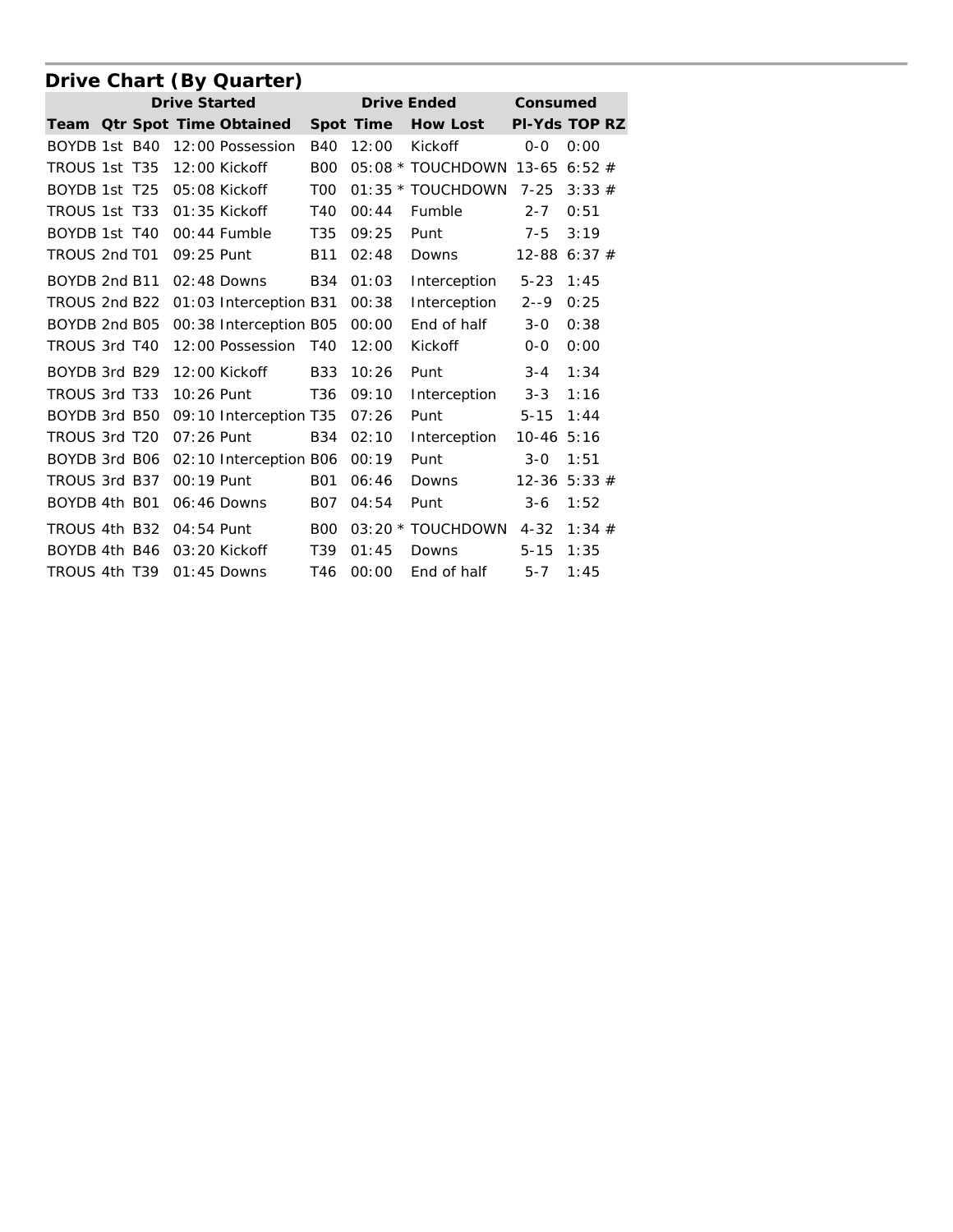# **Defensive Statistics**

| <b>Defensive Statistics (Final)</b> |  |
|-------------------------------------|--|
| The Automated ScoreBook             |  |

| Trousdale Co. H.S. vs Boyd-Buchanan H.S. (Dec 05, 2009 at Cookeville, Tenn.)          |   |                |                |        |   |         | е дититател эсогербок |  |      |  |
|---------------------------------------------------------------------------------------|---|----------------|----------------|--------|---|---------|-----------------------|--|------|--|
| ## Trousdale Co. H.S. Solo Ast Total TFL/Yds FF FR-Yds Int-Yds BrUp Blkd Sack/Yds QBH |   |                |                |        |   |         |                       |  |      |  |
| 5 Seay, Tacola                                                                        | 9 | $\overline{2}$ | 11             | 1.0/1  |   |         | $1 - 18$              |  |      |  |
| 24 Edwards, Tyler                                                                     | 9 |                | 9              | 2.0/4  |   |         |                       |  |      |  |
| 9 Ford, Brent                                                                         | 2 | 2              | 4              |        |   |         |                       |  |      |  |
| 26 Cox, Joey                                                                          | 3 |                | 3              |        |   |         |                       |  |      |  |
| 7 Brown, Craig                                                                        | 2 | 1              | 3              |        |   |         |                       |  |      |  |
| 57 Scruggs, Zach                                                                      | 1 | 2              | 3              | 1.0/2  |   |         |                       |  | 1/2  |  |
| 83 Gregory, Alex                                                                      | 2 |                | 2              | 1.0/2  |   |         |                       |  | 1/2  |  |
| 12 Turczyn, Devon                                                                     | 2 |                | 2              | 2.0/13 |   |         |                       |  | 1/12 |  |
| 62 Merryman, Mitch                                                                    | 1 | 1              | 2              |        |   |         |                       |  |      |  |
| 3 Harper, Jordan                                                                      | 1 |                | 1              |        |   |         |                       |  |      |  |
| 21 Payne, Josh                                                                        |   |                |                |        |   |         |                       |  |      |  |
| ## Boyd-Buchanan H.S. Solo Ast Total TFL/Yds FF FR-Yds Int-Yds BrUp Blkd Sack/Yds QBH |   |                |                |        |   |         |                       |  |      |  |
| 15 Kensler, Ross                                                                      | 6 | 8              | 14             |        |   |         | $\cdot$               |  |      |  |
| 7 Shull, Taylor                                                                       | 6 | 4              | 10             | 1.0/2  |   |         | $1 - 0$               |  |      |  |
| 29 Crowe, Matthew                                                                     | 5 | 4              | 9              | 1.0/1  | 1 | $1 - 0$ |                       |  |      |  |
| 33 Meadows, Hayden                                                                    | 5 | 2              | 7              |        |   |         |                       |  |      |  |
| 10 Ferguson, Trey                                                                     | 3 | 4              | $\overline{7}$ |        |   |         | $1 - 1$               |  |      |  |
| 14 Lockhart, Jake                                                                     | 4 | 1              | 5              | 1.0/1  |   |         |                       |  |      |  |
| 23 McCalla, Trey                                                                      |   | 5              | 5              |        |   |         |                       |  |      |  |
| 18 Babb, Clint                                                                        | 4 |                | 4              |        |   |         | $1 - 0$               |  |      |  |
| 53 Ray, Seth                                                                          | 2 | 1              | 3              |        |   |         |                       |  |      |  |
| 65 Caldwell, Devin                                                                    | 2 | 1              | 3              |        |   |         |                       |  |      |  |
| 63 Headrick, Lance                                                                    | 1 | 2              | 3              |        |   |         |                       |  |      |  |
| 6 Peach, Andrew                                                                       | 2 |                | 2              |        |   |         |                       |  |      |  |
| 78 Brewer, Malik                                                                      |   | 2              | $\overline{2}$ |        |   |         |                       |  |      |  |
| 9 Crowe, Andrew                                                                       | 1 |                | 1              |        |   |         |                       |  |      |  |
| 76 Jordan, Vincente                                                                   | 1 |                | 1              |        |   |         |                       |  |      |  |

## **Participation Report**

### **Participation Report (Final) The Automated ScoreBook Trousdale Co. H.S. vs Boyd-Buchanan H.S. (Dec 05, 2009 at Cookeville, Tenn.)**

**Trousdale Co. H.S.**: 3-Harper,Jordan, 5-Seay,Tacola, 7-Brown,Craig, 9- Ford,Brent, 10-Young,Dillon, 12-Turczyn,Devon, 21-Payne,Josh, 24- Edwards,Tyler, 26-Cox,Joey, 57-Scruggs,Zach, 62-Merryman,Mitch, 81- Stadter, Ben, 83-Gregory, Alex.

**Boyd-Buchanan H.S.**: 6-Peach,Andrew, 7-Shull,Taylor, 8-Tallen,Andrew, 9- Crowe,Andrew, 10-Ferguson,Trey, 14-Lockhart,Jake, 15-Kensler,Ross, 18- Babb,Clint, 22-Beasley,Ben, 23-McCalla,Trey, 24-Reed,Chase, 29- Crowe,Matthew, 32-Glisson,Joey, 33-Meadows,Hayden, 53-Ray,Seth, 63- Headrick,Lance, 65-Caldwell,Devin, 76-Jordan,Vincente, 78-Brewer,Malik.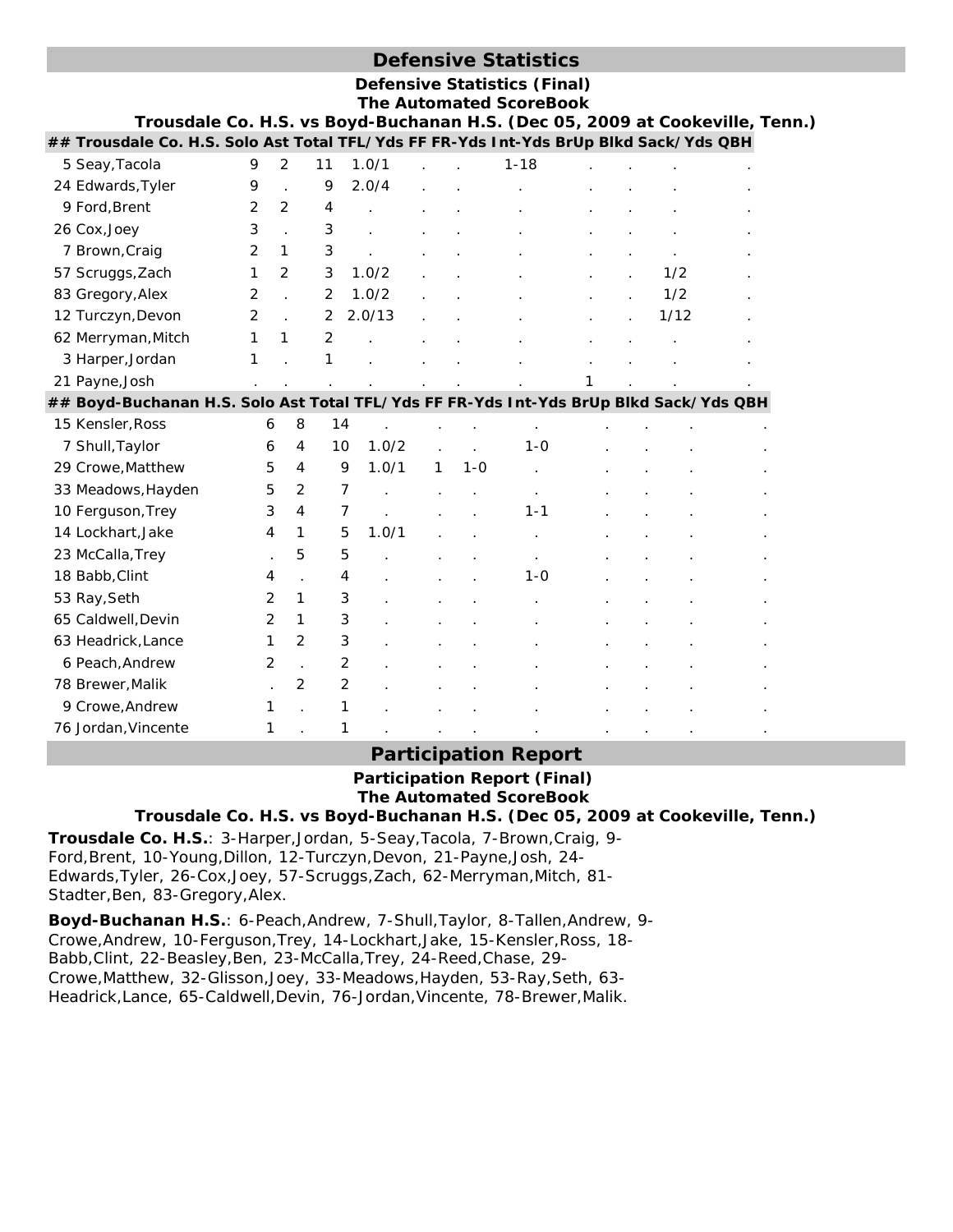# **Box Score**

**Box Score (Final) Trousdale Co. H.S. vs Boyd-Buchanan H.S. (Dec 05, 2009 at Cookeville, Tenn.)**

| Score by Quarters                                                                                                                                                                                                                                                                                                                                                              | $1\quad 2$  | $3 \quad 4$ | Score                                                                                                                                                                          |                                                                                                                                                                                                                                                                                                                                          |
|--------------------------------------------------------------------------------------------------------------------------------------------------------------------------------------------------------------------------------------------------------------------------------------------------------------------------------------------------------------------------------|-------------|-------------|--------------------------------------------------------------------------------------------------------------------------------------------------------------------------------|------------------------------------------------------------------------------------------------------------------------------------------------------------------------------------------------------------------------------------------------------------------------------------------------------------------------------------------|
| Trousdale Co. H.S $7 \t0 \t0 \t6 - 13$<br>Boyd-Buchanan H.S 7 0 0 0 - 7                                                                                                                                                                                                                                                                                                        |             |             |                                                                                                                                                                                | $Record: (13-1)$<br>$Record: (11-2)$                                                                                                                                                                                                                                                                                                     |
| Scoring Summary:<br>BOYDB 7                                                                                                                                                                                                                                                                                                                                                    |             |             |                                                                                                                                                                                | $\vert$ 1st 05:08 TROUS - Cox,Joey 8 yd run (Stadter,Ben kick), 13-65 6:52, TROUS 7 - BOYDB 0<br>01:35 BOYDB - Meadows, Hayden 1 yd run (Glisson, Joey kick), 7-25 3:33, TROUS 7 - BOYDB 7<br>4th 03:20 TROUS - Edwards, Tyler 14 yd run (Stadter, Ben kick failed), 4-32 1:34, TROUS 13 -                                               |
| FIRST DOWNS<br>$RUSHES-YARDS$ (NET)                                                                                                                                                                                                                                                                                                                                            |             |             | TROUS<br>16<br>$59 - 241$                                                                                                                                                      | <b>BOYDB</b><br>6<br>$30 - 41$                                                                                                                                                                                                                                                                                                           |
| PASSING YDS (NET)<br>Passes Att-Comp-Int<br>TOTAL OFFENSE PLAYS-YARDS<br>Fumble Returns-Yards<br>Punt Returns-Yards<br>Kickoff Returns-Yards<br>Interception Returns-Yards<br>Punts $(Number-Avg)$<br>Fumbles-Lost<br>Penalties-Yards<br>Possession Time<br>Third-Down Conversions<br>Fourth-Down Conversions<br>$\mathbb{R}$ ed-Zone Scores-Chances<br>Sacks By: Number-Yards |             |             | 34<br>$4 - 1 - 3$<br>$63 - 275$<br>$0 - 0$<br>$0 - 0$<br>$2 - 42$<br>$1 - 18$<br>$0 - 0.0$<br>$1 - 1$<br>$4 - 35$<br>30:09<br>5 of 13 2 of 11<br>3 of 5<br>$2 - 4$<br>$3 - 16$ | 58<br>$11 - 6 - 1$<br>$41 - 99$<br>$0 - 0$<br>$0 - 0$<br>$3 - 44$<br>$3 - 1$<br>$5 - 31.8$<br>$0 - 0$<br>$2 - 21$<br>17:51<br>$2$ of $3$<br>$1 - 1$<br>$0 - 0$                                                                                                                                                                           |
|                                                                                                                                                                                                                                                                                                                                                                                |             |             |                                                                                                                                                                                | RUSHING: Trousdale Co. H.S.-Seay, Tacola 29-136; Edwards, Tyler 13-48;<br>Cox, Joey 8-45; Payne, Josh 1-8; Brown, Craig 4-6; Harper, Jordan 1-0; Young, Dillon<br>$2-0$ ; TEAM 1-minus 2. Boyd-Buchanan H.S.-Beasley, Ben 14-23; Crowe, Andrew 11-11;<br>Ferguson, Trey 1-7; Meadows, Hayden 2-3; TEAM 1-minus 1; Reed, Chase 1-minus 2. |
| Boyd-Buchanan H.S.-Crowe, Andrew 6-11-1-58.                                                                                                                                                                                                                                                                                                                                    |             |             |                                                                                                                                                                                | PASSING: Trousdale Co. H.S.-Young, Dillon 1-3-2-34; Brown, Craig 0-1-1-0.                                                                                                                                                                                                                                                                |
| RECEIVING: Trousdale Co. H.S.-Cox, Joey 1-34. Boyd-Buchanan<br>$H.S.-Ferguson, Trey 1-1; Babb, Clint 1-0; Shull,Taylor 1-0.$                                                                                                                                                                                                                                                   |             |             |                                                                                                                                                                                | $H.S.-Beasley,Ben 2-24i Shull,Taylor 2-17i Crowe, Matthew 1-12i Glisson,Joey 1-5.$<br>INTERCEPTIONS: Trousdale Co. H.S.-Seay, Tacola 1-18. Boyd-Buchanan                                                                                                                                                                                 |
|                                                                                                                                                                                                                                                                                                                                                                                |             |             |                                                                                                                                                                                | FUMBLES: Trousdale Co. H.S.-Brown, Craig 1-1. Boyd-Buchanan H.S.-None.                                                                                                                                                                                                                                                                   |
| Stadium: Tucker Stadium<br>Scorer: Layman/Abati;<br>Temperature: 32                                                                                                                                                                                                                                                                                                            | Wind: 6 NNE |             | Attendance: 0                                                                                                                                                                  | Kickoff time: 12:07 pm End of Game: 2:13 pm Total elapsed time: 2:06<br>Officials: Referee: Nick Owens; Umpire: Mike Hughes; Linesman: Paul Moore;<br>Line judge: Randy Kennedy; Back judge: Mich. Phillips; Field judge: ECO Willoughby;<br>Weather: Snowy                                                                              |
| Offensive MVP: #5 Tacola Seay (Trousdale Co.)<br>Defensive MVP: #5 Tacola Seay (Trousdale Co.)                                                                                                                                                                                                                                                                                 |             |             |                                                                                                                                                                                |                                                                                                                                                                                                                                                                                                                                          |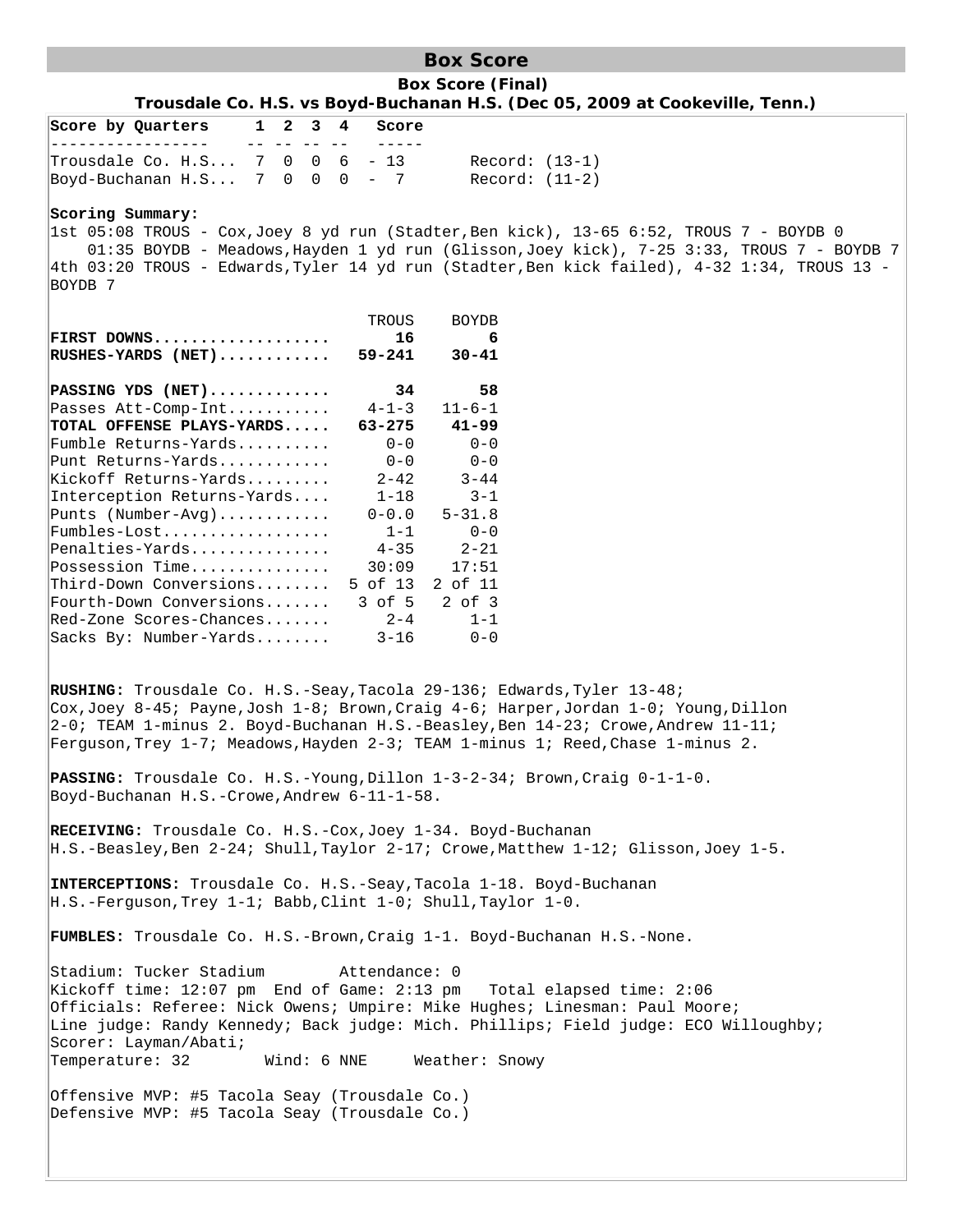Trousdale Co. H.S. vs Boyd-Buchanan H.S. (Dec 05, 2009 at Cookeville, Tenn.)

**SACKS (UA-A):** Trousdale Co. H.S.-Scruggs, Zach 1-0; Turczyn, Devon 1-0; Gregory,Alex 1-0. Boyd-Buchanan H.S.-None.

**TACKLES (UA-A):** Trousdale Co. H.S.-Seay,Tacola 9-2; Edwards,Tyler 9-0; Ford,Brent 2-2; Cox,Joey 3-0; Brown,Craig 2-1; Scruggs,Zach 1-2; Gregory,Alex 2-0; Turczyn,Devon 2-0; Merryman,Mitch 1-1; Harper,Jordan 1-0. Boyd-Buchanan H.S.-Kensler,Ross 6-8; Shull,Taylor 6-4; Crowe,Matthew 5-4; Meadows,Hayden 5-2; Ferguson,Trey 3-4; Lockhart,Jake 4-1; McCalla,Trey 0-5; Babb,Clint 4-0; Ray,Seth 2-1; Caldwell,Devin 2-1; Headrick,Lance 1-2; Peach,Andrew 2-0; Brewer,Malik 0-2; Crowe,Andrew 1-0; Jordan,Vincente 1-0.

#### **Player participation:**

Trousdale Co. H.S.: 3-Harper,Jordan, 5-Seay,Tacola, 7-Brown,Craig, 9-Ford,Brent, 10- Young,Dillon, 12-Turczyn,Devon, 21-Payne,Josh, 24-Edwards,Tyler, 26-Cox,Joey, 57-Scruggs,Zach, 62-Merryman,Mitch, 81- Stadter,Ben, 83-Gregory,Alex.

Boyd-Buchanan H.S.: 6-Peach,Andrew, 7-Shull,Taylor, 8-Tallen,Andrew, 9-Crowe,Andrew, 10- Ferguson,Trey, 14-Lockhart,Jake, 15-Kensler,Ross, 18-Babb,Clint, 22-Beasley,Ben, 23-McCalla,Trey, 24-Reed,Chase, 29- Crowe,Matthew, 32-Glisson,Joey, 33-Meadows,Hayden, 53-Ray,Seth, 63-Headrick,Lance, 65-Caldwell,Devin, 76-Jordan,Vincente, 78-Brewer,Malik.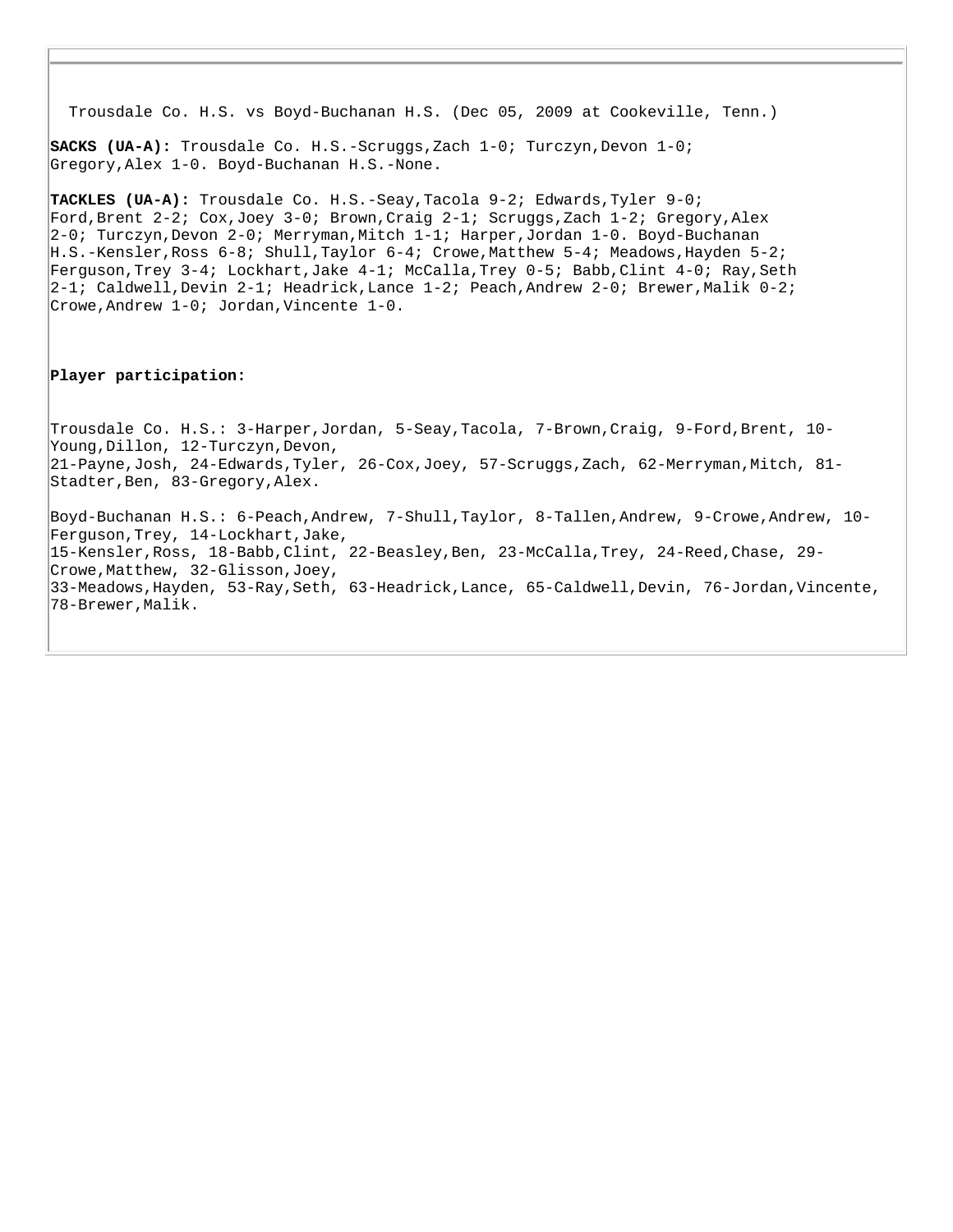# **Play-by-Play Summary**

#### **Play-by-Play Summary**

#### **The Automated ScoreBook**

**Trousdale Co. H.S. vs Boyd-Buchanan H.S. (Dec 05, 2009 at Cookeville, Tenn.)**

**1st Quarter**

| Trous 1-10 at Trous40 Change of possession, BOYDB ball on BOYDB40, 1st and 10.                                                                                                                                                                                    |
|-------------------------------------------------------------------------------------------------------------------------------------------------------------------------------------------------------------------------------------------------------------------|
| Glisson, Joey kickoff 43 yards to the TROUS17, Edwards, Tyler return 18 yards to the TROUS35 (Peach, Andrew).                                                                                                                                                     |
| Trous 1-10 at Trous35 TROUSDALE CO. H.S. drive start at 12:00.                                                                                                                                                                                                    |
| Trous 1-10 at Trous 35 Cox, Joey rush for 9 yards to the TROUS44 (Babb, Clint).                                                                                                                                                                                   |
| Trous 2-1<br>at Trous44 Seay, Tacola rush for 6 yards to the 50 yardline, 1ST DOWN TROUS (Shull, Taylor).                                                                                                                                                         |
| Trous 1-10 at Trous50 Harper, Jordan rush for no gain to the 50 yardline (Crowe, Matthew).                                                                                                                                                                        |
| Trous 2-10<br>at Trous50 Seay, Tacola rush for 6 yards to the BOYDB44 (Headrick, Lance).                                                                                                                                                                          |
| Trous 3-4<br>at Boydb44 Cox, Joey rush for 13 yards to the BOYDB31, 1ST DOWN TROUS (Babb, Clint).                                                                                                                                                                 |
| Trous 1-10<br>at Boydb31 Seay, Tacola rush for 9 yards to the BOYDB22 (Shull, Taylor).                                                                                                                                                                            |
| Trous 2-1<br>at Boydb22 Edwards, Tyler rush for loss of 1 yard to the BOYDB23 (Lockhart, Jake).                                                                                                                                                                   |
| Trous 3-2<br>at Boydb23 Edwards, Tyler rush for no gain to the BOYDB23 (Ray, Seth).                                                                                                                                                                               |
| Trous 4-2<br>at Boydb23 Seay, Tacola rush for 2 yards to the BOYDB21, 1ST DOWN TROUS (Kensler, Ross; Lockhart, Jake).                                                                                                                                             |
| <b>Trous 1-10</b><br>at Boydb21 Cox, Joey rush for 3 yards to the BOYDB18 (Caldwell, Devin).                                                                                                                                                                      |
| Trous 2-7<br>at Boydb18 Seay, Tacola rush for 6 yards to the BOYDB12 (Ferguson, Trey).                                                                                                                                                                            |
| Trous 3-1<br>at Boydb12 Seay, Tacola rush for 4 yards to the BOYDB8, 1ST DOWN TROUS (Crowe, Matthew; McCalla, Trey).                                                                                                                                              |
| Trous 1-G<br>at Boydb08 Cox, Joey rush for 8 yards to the BOYDB0, TOUCHDOWN, clock 05:08.                                                                                                                                                                         |
| Stadter, Ben kick attempt good.                                                                                                                                                                                                                                   |
| Trousdale Co. H.S. 7, Boyd-Buchanan H.S. 0                                                                                                                                                                                                                        |
| Drive: 13 plays, 65 yards, TOP 06:52                                                                                                                                                                                                                              |
| Stadter, Ben kickoff 38 yards to the BOYDB22, Shull, Taylor return 38 yards to the TROUS40                                                                                                                                                                        |
| (Edwards, Tyler), PENALTY TROUS personal foul 15 yards to the TROUS25, 1st and 10, BOYDB ball on TROUS25.                                                                                                                                                         |
| Boydb 1-10 at Trous25 BOYD-BUCHANAN H.S. drive start at 05:08.                                                                                                                                                                                                    |
| Boydb 1-10 at Trous25 Beasley, Ben rush for 1 yard to the TROUS24 (Edwards, Tyler).                                                                                                                                                                               |
| Boydb 2-9<br>at Trous24 Beasley, Ben rush for 4 yards to the TROUS20 (Seay, Tacola).                                                                                                                                                                              |
| Boydb 3-5<br>at Trous20 Crowe, Andrew pass complete to Shull, Taylor for 14 yards to the TROUS6, 1ST DOWN BOYDB (Cox, Joey).                                                                                                                                      |
| Boydb 1-G<br>at Trous06 Beasley, Ben rush for no gain to the TROUS6 (Seay, Tacola).                                                                                                                                                                               |
| Boydb 2-G<br>at Trous06 Crowe, Andrew rush for 5 yards to the TROUS1 (Ford, Brent).                                                                                                                                                                               |
| Boydb 3-G<br>at Trous01 Crowe, Andrew rush for no gain to the TROUS1 (Seay, Tacola; Scruggs, Zach).                                                                                                                                                               |
| Boydb 4-G<br>at Trous01 Meadows, Hayden rush for 1 yard to the TROUS0, TOUCHDOWN, clock 01:35.                                                                                                                                                                    |
| Glisson, Joey kick attempt good.                                                                                                                                                                                                                                  |
| Trousdale Co. H.S. 7, Boyd-Buchanan H.S. 7                                                                                                                                                                                                                        |
| Drive: 7 plays, 25 yards, TOP 03:33                                                                                                                                                                                                                               |
| Glisson, Joey kickoff 51 yards to the TROUS9, Brown, Craig return 24 yards to the TROUS33 (Peach, Andrew).<br>Trous 1-10 at Trous33 TROUSDALE CO. H.S. drive start at 01:35.                                                                                      |
| Trous 1-10 at Trous 33 Edwards, Tyler rush for 5 yards to the TROUS38 (Crowe, Matthew; Kensler, Ross).                                                                                                                                                            |
| at Trous38 Brown, Craig rush for 2 yards to the TROUS40, fumble forced by Crowe, Matthew, fumble by Brown, Craig<br>Trous 2-5                                                                                                                                     |
| recovered by BOYDB Crowe, Matthew at TROUS40.                                                                                                                                                                                                                     |
| Drive: 2 plays, 7 yards, TOP 00:51                                                                                                                                                                                                                                |
| Boydb 1-10 at Trous40 BOYD-BUCHANAN H.S. drive start at 00:44.                                                                                                                                                                                                    |
|                                                                                                                                                                                                                                                                   |
|                                                                                                                                                                                                                                                                   |
|                                                                                                                                                                                                                                                                   |
|                                                                                                                                                                                                                                                                   |
| Boydb 1-10 at Trous40 Ferguson, Trey rush for 7 yards to the TROUS33 (Brown, Craig).<br>Boydb 2-3<br>at Trous33 Crowe, Andrew rush for no gain to the TROUS33 (Seay, Tacola).<br>Drive: 2 plays, 7 yards, TOP 03:19<br>Trousdale Co. H.S. 7, Boyd-Buchanan H.S. 7 |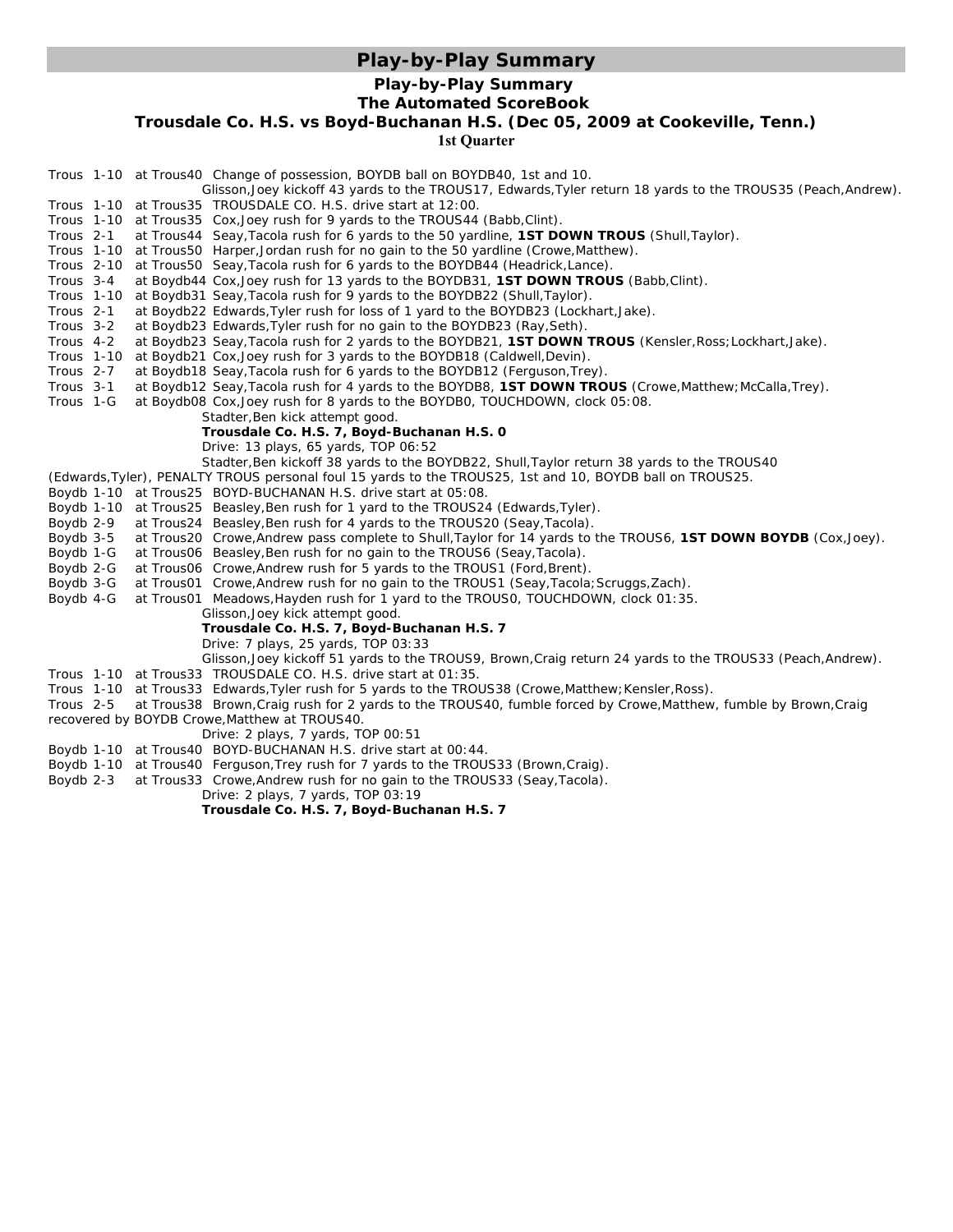#### **2nd Quarter**

Boydb 3-3 at Trous33 Start of 2nd quarter, clock 12:00. Boydb 3-3 at Trous33 Crowe,Andrew pass incomplete to Shull,Taylor (Payne,Josh). Boydb 4-3 at Trous33 Timeout Boyd-Buchanan H.S., clock 11:55. Boydb 4-3 at Trous33 Beasley,Ben rush for 4 yards to the TROUS29, **1ST DOWN BOYDB** (Cox,Joey). Boydb 1-10 at Trous29 Beasley,Ben rush for 3 yards to the TROUS26 (Edwards,Tyler). Boydb 2-7 at Trous26 Beasley,Ben rush for loss of 1 yard to the TROUS27 (Seay,Tacola). Boydb 3-8 at Trous27 Crowe,Andrew sacked for loss of 2 yards to the TROUS29 (Gregory,Alex). Boydb 4-10 at Trous29 *PENALTY BOYDB delay of game 6 yards to the TROUS35*. Boydb 4-16 at Trous35 Tallen,Andrew punt 34 yards to the TROUS1, downed. Drive: 7 plays, 5 yards, TOP 03:19 Trous 1-10 at Trous01 TROUSDALE CO. H.S. drive start at 09:25. Trous 1-10 at Trous01 Edwards,Tyler rush for 8 yards to the TROUS9 (Ferguson,Trey;McCalla,Trey). Trous 2-2 at Trous09 Edwards,Tyler rush for 10 yards to the TROUS19, **1ST DOWN TROUS** (Ferguson,Trey). Trous 1-10 at Trous19 Seay,Tacola rush for no gain to the TROUS19 (Lockhart,Jake). Trous 2-10 at Trous19 Seay,Tacola rush for 5 yards to the TROUS24 (Meadows,Hayden;McCalla,Trey). Trous 3-5 at Trous24 Young,Dillon pass complete to Cox,Joey for 34 yards to the BOYDB42, **1ST DOWN TROUS** (Shull,Taylor). Trous 1-10 at Boydb42Seay,Tacola rush for 3 yards to the BOYDB39 (Lockhart,Jake). Trous 2-7 at Boydb39Cox,Joey rush for 2 yards to the BOYDB37 (Meadows,Hayden). Trous 3-5 at Boydb37Seay,Tacola rush for 17 yards to the BOYDB20, **1ST DOWN TROUS** (Ferguson,Trey;Shull,Taylor). Trous 1-10 at Boydb20Seay,Tacola rush for 5 yards to the BOYDB15 (McCalla,Trey;Kensler,Ross). Trous 2-5 at Boydb15Cox, Joey rush for 1 yard to the BOYDB14 (Brewer, Malik; Kensler, Ross). Trous 3-4 at Boydb14Seay, Tacola rush for 2 yards to the BOYDB12 (Shull, Taylor; Kensler, Ross). Trous 4-2 at Boydb12Timeout Trousdale Co. H.S., clock 02:57. Trous 4-2 at Boydb12Seay,Tacola rush for 1 yard to the BOYDB11 (Kensler,Ross). Drive: 12 plays, 88 yards, TOP 06:37 Boydb 1-10 at Boydb11BOYD-BUCHANAN H.S. drive start at 02:48. Boydb 1-10 at Boydb11Beasley, Ben rush for 6 yards to the BOYDB17 (Ford, Brent). Boydb 2-4 at Boydb17Beasley,Ben rush for 3 yards to the BOYDB20 (Ford,Brent;Scruggs,Zach). Boydb 3-1 at Boydb20Crowe,Andrew rush for 2 yards to the BOYDB22, **1ST DOWN BOYDB** (Edwards,Tyler). Boydb 1-10 at Boydb22Crowe,Andrew pass complete to Crowe,Matthew for 12 yards to the BOYDB34, **1ST DOWN BOYDB** (Seay,Tacola). Boydb 1-10 at Boydb34Timeout Boyd-Buchanan H.S., clock 01:14. Boydb 1-10 at Boydb34Crowe,Andrew pass intercepted by Seay,Tacola at the BOYDB40, Seay,Tacola return 18 yards to the BOYDB22 (Crowe,Andrew). Drive: 5 plays, 23 yards, TOP 01:45 Trous 1-10 at Boydb22TROUSDALE CO. H.S. drive start at 01:03. Trous 1-10 at Boydb22Seay,Tacola rush for 1 yard to the BOYDB21 (Shull,Taylor;Ferguson,Trey), *PENALTY TROUS illegal block 10 yards to the BOYDB31*. Trous 1-19 at Boydb311st and 20. Trous 1-20 at Boydb31Young,Dillon pass intercepted by Babb,Clint at the BOYDB5, Babb,Clint return 0 yards to the BOYDB5. Drive: 2 plays, minus 9 yards, TOP 00:25 Boydb 1-10 at Boydb05BOYD-BUCHANAN H.S. drive start at 00:38. Boydb 1-10 at Boydb05Beasley,Ben rush for loss of 1 yard to the BOYDB4 (Turczyn,Devon). Boydb 2-11 at Boydb04Timeout Trousdale Co. H.S., clock 00:26. Boydb 2-11 at Boydb04Meadows,Hayden rush for 2 yards to the BOYDB6 (Seay,Tacola). Boydb 3-9 at Boydb06Timeout Trousdale Co. H.S., clock 00:20. Boydb 3-9 at Boydb06TEAM rush for loss of 1 yard to the BOYDB5.

Boydb 4-10 at Boydb05End of half, clock 00:00.

Drive: 3 plays, 0 yards, TOP 00:38

**Trousdale Co. H.S. 7, Boyd-Buchanan H.S. 7**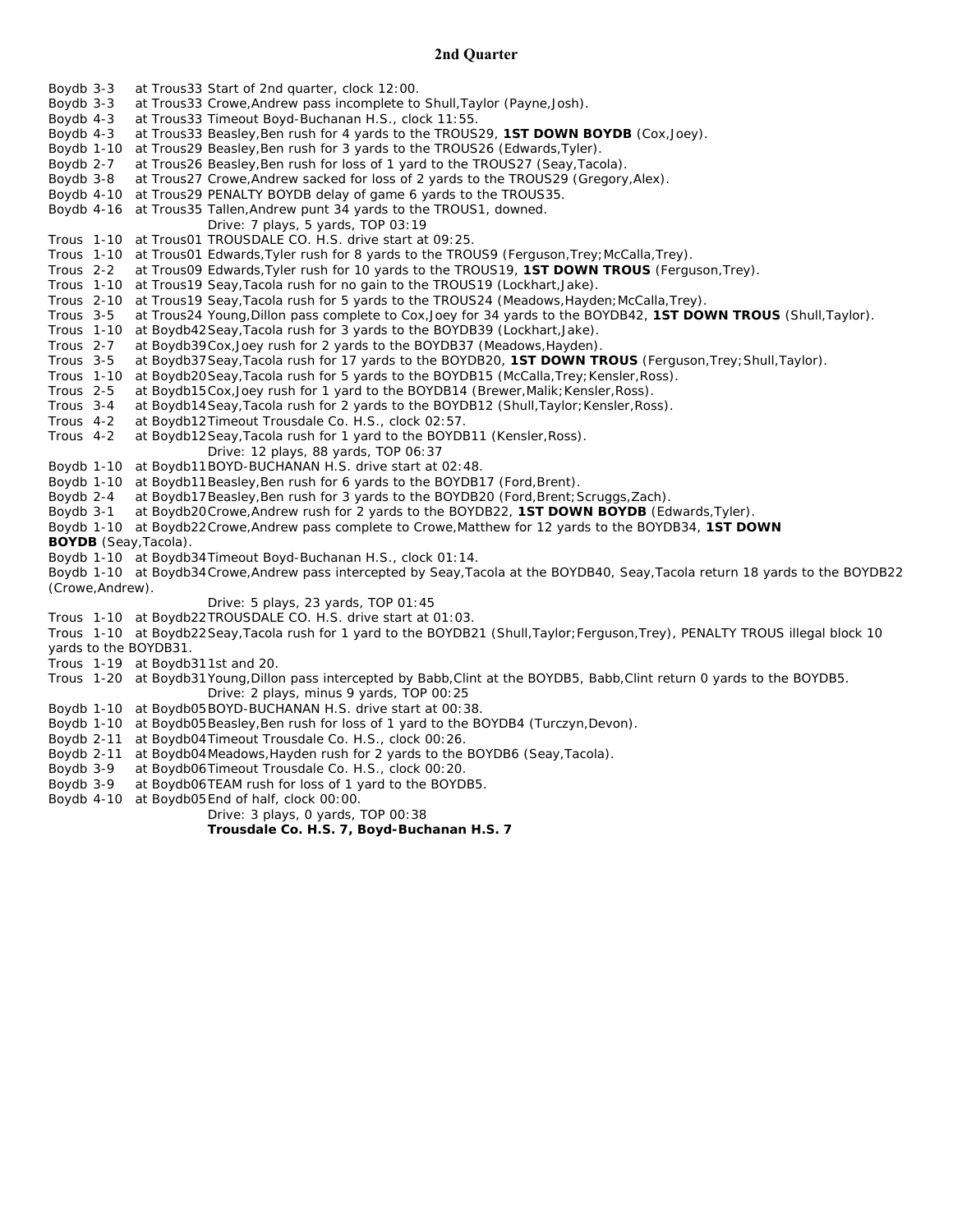### **3rd Quarter**

|                      |  | Boydb 4-10 at Boydb05 Start of 3rd quarter, clock 12:00.                                                               |
|----------------------|--|------------------------------------------------------------------------------------------------------------------------|
|                      |  | Boydb 4-10 at Boydb05 Change of possession, TROUS ball on TROUS40, 1st and 10.                                         |
|                      |  | Drive: 3 plays, 0 yards, TOP 00:38                                                                                     |
|                      |  | Trous 1-10 at Trous40 TROUSDALE CO. H.S. drive start at 12:00.                                                         |
|                      |  | Stadter, Ben kickoff 37 yards to the BOYDB23, Ferguson, Trey return 6 yards to the BOYDB29 (Harper, Jordan).           |
| Boydb 1-10           |  | at Boydb29 BOYD-BUCHANAN H.S. drive start at 12:00.                                                                    |
| Boydb 1-10           |  | at Boydb29 Beasley, Ben rush for 1 yard to the BOYDB30 (Gregory, Alex).                                                |
| Boydb 2-9            |  | at Boydb30 Beasley, Ben rush for 2 yards to the BOYDB32 (Brown, Craig).                                                |
| Boydb 3-7            |  | at Boydb32 Crowe, Andrew rush for 1 yard to the BOYDB33 (Seay, Tacola).                                                |
| Boydb 4-6            |  | at Boydb33 Tallen, Andrew punt 34 yards to the TROUS33, downed.                                                        |
|                      |  | Drive: $3$ plays, $4$ yards, TOP 01:34                                                                                 |
|                      |  | Trous 1-10 at Trous 33 TROUSDALE CO. H.S. drive start at 10:26.                                                        |
| Trous 1-10           |  | at Trous 33 Cox, Joey rush for 4 yards to the TROUS37 (Kensler, Ross).                                                 |
| Trous <sub>2-6</sub> |  | at Trous37 Brown, Craig rush for loss of 1 yard to the TROUS36 (Crowe, Matthew).                                       |
| Trous 3-7            |  | at Trous36 Young, Dillon pass intercepted by Ferguson, Trey at the BOYDB49, Ferguson, Trey return 1 yards to the 50    |
| yardline.            |  |                                                                                                                        |
|                      |  | Drive: 3 plays, 3 yards, TOP 01:16                                                                                     |
|                      |  | Boydb 1-10 at Boydb50 BOYD-BUCHANAN H.S. drive start at 09:10.                                                         |
|                      |  | Boydb 1-10 at Boydb50 Crowe, Andrew pass incomplete to Shull, Taylor.                                                  |
|                      |  | Boydb 2-10 at Boydb50 Crowe, Andrew rush for 12 yards to the TROUS38, 1ST DOWN BOYDB (Edwards, Tyler).                 |
|                      |  | Boydb 1-10 at Trous38 Beasley, Ben rush for loss of 2 yards to the TROUS40 (Edwards, Tyler).                           |
|                      |  | Boydb 2-12 at Trous40 Crowe, Andrew pass incomplete to Shull, Taylor.                                                  |
|                      |  | Boydb 3-12 at Trous40 Crowe, Andrew pass complete to Glisson, Joey for 5 yards to the TROUS35 (Edwards, Tyler).        |
| Boydb 4-7            |  | at Trous 35 Tallen, Andrew punt 35 yards to the TROUSO, touchback.                                                     |
|                      |  | Drive: 5 plays, 15 yards, TOP 01:44                                                                                    |
|                      |  | Trous 1-10 at Trous20 TROUSDALE CO. H.S. drive start at 07:26.                                                         |
|                      |  | Trous 1-10 at Trous20 Seay, Tacola rush for 17 yards to the TROUS37, 1ST DOWN TROUS (Ferguson, Trey; Meadows, Hayden). |
|                      |  | Trous 1-10 at Trous 37 Seay, Tacola rush for 6 yards to the TROUS43 (Shull, Taylor).                                   |
| Trous 2-4            |  | at Trous43 Seay, Tacola rush for 2 yards to the TROUS45 (Crowe, Matthew).                                              |
| Trous 3-2            |  | at Trous45 Seay, Tacola rush for 4 yards to the TROUS49, 1ST DOWN TROUS (Kensler, Ross).                               |
| Trous 1-10           |  | at Trous49 Edwards, Tyler rush for no gain to the TROUS49.                                                             |
| Trous 2-10           |  | at Trous49 Cox, Joey rush for 5 yards to the BOYDB46 (Kensler, Ross).                                                  |
| Trous 3-5            |  | at Boydb46 Seay, Tacola rush for 2 yards to the BOYDB44 (Shull, Taylor; Headrick, Lance).                              |
| Trous 4-3            |  | at Boydb44 Timeout Trousdale Co. H.S., clock 03:22.                                                                    |
| Trous 4-3            |  | at Boydb44 Payne, Josh rush for 8 yards to the BOYDB36, <b>1ST DOWN TROUS</b> (Babb, Clint).                           |
| Trous 1-10           |  | at Boydb36 Seay, Tacola rush for 2 yards to the BOYDB34 (Meadows, Hayden).                                             |
| Trous 2-8            |  | at Boydb34 Brown, Craig pass intercepted by Shull, Taylor at the BOYDB6, Shull, Taylor return 0 yards to the BOYDB6.   |
|                      |  | Drive: 10 plays, 46 yards, TOP 05:16                                                                                   |
| Boydb 1-10           |  | at Boydb06 BOYD-BUCHANAN H.S. drive start at 02:10.                                                                    |
| Boydb 1-10           |  | at Boydb06 Crowe, Andrew rush for 4 yards to the BOYDB10 (Ford, Brent; Merryman, Mitch).                               |
| Boydb 2-6            |  | at Boydb10 Reed, Chase rush for loss of 2 yards to the BOYDB8 (Edwards, Tyler).                                        |
| Boydb 3-8            |  | at Boydb08 Crowe, Andrew sacked for loss of 2 yards to the BOYDB6 (Scruggs, Zach).                                     |
| Boydb 4-10           |  | at Boydb06 Tallen, Andrew punt 31 yards to the BOYDB37, fair catch by Cox, Joey.                                       |
|                      |  | Drive: 3 plays, 0 yards, TOP 01:51                                                                                     |
|                      |  | Trous 1-10 at Boydb37 TROUSDALE CO. H.S. drive start at 00:19.                                                         |
|                      |  | Trous 1-10 at Boydb37 Seay, Tacola rush for 4 yards to the BOYDB33 (Kensler, Ross; Headrick, Lance).                   |
|                      |  | Drive: 1 plays, 4 yards, TOP $05:33$                                                                                   |
|                      |  | Trousdale Co. H.S. 7, Boyd-Buchanan H.S. 7                                                                             |